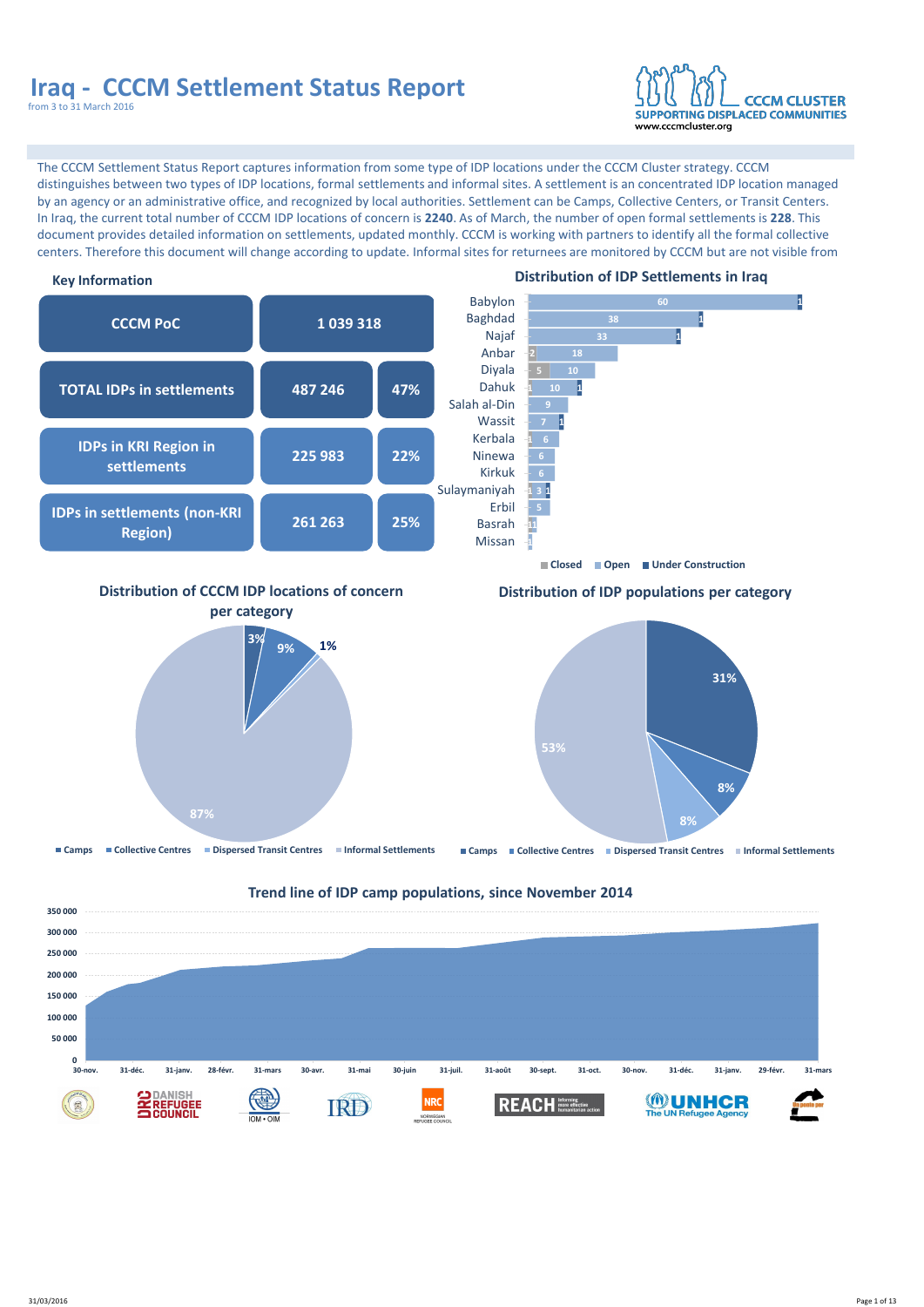

| <b>IDPs in Kurdistan Region* of Iraq</b> |               |                                 |                         |                                             |                                                  |                                  |                        |                                                   |                           |  |  |
|------------------------------------------|---------------|---------------------------------|-------------------------|---------------------------------------------|--------------------------------------------------|----------------------------------|------------------------|---------------------------------------------------|---------------------------|--|--|
| #                                        | Governorate   | District                        | Camp                    | <b>Current</b><br>population<br>individuals | <b>Planned</b><br>capacity<br><b>individuals</b> | <b>Plots</b><br><b>Available</b> | <b>Camp management</b> | <b>Construction lead /</b><br><b>Shelter Care</b> | <b>Status</b>             |  |  |
|                                          |               | <b>TOTAL KRI Region of Iraq</b> |                         | 225 416                                     | 229 222                                          | 1625                             |                        |                                                   |                           |  |  |
|                                          | <b>Dahuk</b>  |                                 |                         | 139 471                                     | 130 150                                          | 28                               |                        |                                                   |                           |  |  |
|                                          | 1Dahuk        | Sumel                           | Bajet Kandala           | 12 075                                      | 7 6 10                                           |                                  | <b>BRHA</b>            | UNHCR / Kurds                                     | Open                      |  |  |
|                                          | 2 Dahuk       | Sumel                           | Kabarto 1               | 14 018                                      | 15 000                                           |                                  | <b>BRHA</b>            | <b>BRHA</b>                                       | Open                      |  |  |
|                                          | 3 Dahuk       | Sumel                           | Kabarto 2               | 13 7 85                                     | 840                                              |                                  | <b>BRHA</b>            | <b>BRHA</b>                                       | Open                      |  |  |
|                                          | 4 Dahuk       | Sumel                           | Khanke                  | 16 5 31                                     | 15 600                                           |                                  | <b>BRHA</b>            | UNHCR / Kurds                                     | Open                      |  |  |
|                                          | 5 Dahuk       | Sumel                           | <b>Rwanga Community</b> | 15374                                       | 15 000                                           | 8                                | <b>BRHA</b>            | Rwanga                                            | Open                      |  |  |
|                                          | 6Dahuk        | Sumel                           | Shariya                 | 17123                                       | 20 000                                           |                                  | <b>BRHA</b>            | <b>BRHA</b>                                       | Open                      |  |  |
|                                          | 7 Dahuk       | Zakho                           | Berseve 1               | 10532                                       | 12 500                                           | 20                               | <b>BRHA</b>            | <b>BRHA</b>                                       | Open                      |  |  |
|                                          | 8Dahuk        | Zakho                           | Berseve 2               | 9 4 4 1                                     | 9 100                                            |                                  | <b>BRHA</b>            | <b>KURDS</b>                                      | Open                      |  |  |
|                                          | 9Dahuk        | Zakho                           | Chamishku               | 26 24 2                                     | 25 000                                           |                                  | <b>BRHA</b>            | The Iraqi<br>Government                           | Open                      |  |  |
|                                          | 10 Dahuk      | Zakho                           | Darkar                  |                                             | 5 0 0 0                                          |                                  |                        | <b>UN-Habitat</b>                                 | <b>Under Construction</b> |  |  |
|                                          | $11$ Dahuk    | Zakho                           | Dawadia                 | 4 3 5 0                                     | 4 500                                            |                                  | <b>BRHA</b>            | IOM/UNDP/UNHABIT<br>AT                            | Open                      |  |  |
|                                          | 12 Dahuk      | Zakho                           | Wargahe Zakho           |                                             |                                                  |                                  |                        |                                                   | Closed                    |  |  |
|                                          | <b>Ninewa</b> |                                 |                         | 50 793                                      | 54 790                                           | 17                               |                        |                                                   |                           |  |  |
|                                          | 13 Ninewa     | Akre                            | Bardarash*              | 11202                                       | 14 500                                           |                                  | <b>BRHA</b>            | <b>BRHA</b>                                       | Open                      |  |  |
|                                          | 14 Ninewa     | Akre                            | Mamilian*               | 11971                                       | 12 000                                           |                                  | <b>BRHA</b>            | <b>BRHA</b>                                       | Open                      |  |  |
|                                          | 15 Ninewa     | Shikhan                         | Essian*                 | 14 753                                      | 15 000                                           |                                  | <b>BRHA</b>            | <b>SP</b>                                         | Open                      |  |  |
|                                          | 16 Ninewa     | Shikhan                         | Mamrashan*              | 2 1 9 6                                     | 2 2 7 0                                          | 12                               | <b>BRHA</b>            |                                                   | Open                      |  |  |
|                                          | 17 Ninewa     | Shikhan                         | Sheikhan*               | 5 4 8 9                                     | 5020                                             |                                  | <b>BRHA</b>            | <b>BRHA</b>                                       | Open                      |  |  |

| 18 Ninewa | Tilkaif | Garmawa' | 5182 | 6 000 | <b>BRHA</b> | <b>UNHCR</b> | Open |
|-----------|---------|----------|------|-------|-------------|--------------|------|
|           |         |          |      |       |             |              |      |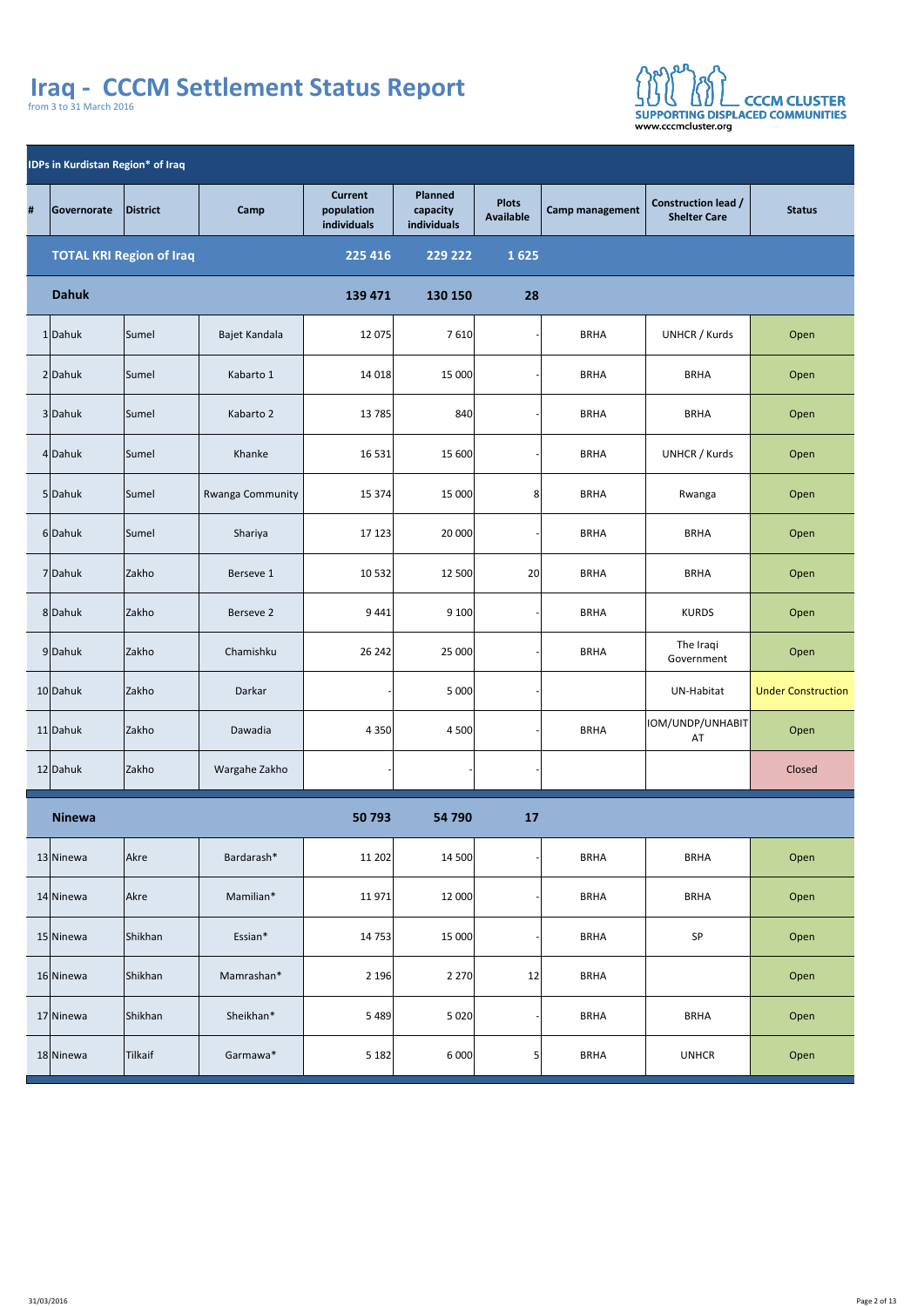

| #  | Governorate                          | District                    | Camp                                 | <b>Current</b><br>population<br><b>individuals</b> | <b>Planned</b><br>capacity<br><b>individuals</b> | <b>Plots</b><br><b>Available</b> | <b>Camp management</b>                                             | <b>Construction lead /</b><br><b>Shelter Care</b> | <b>Status</b>             |
|----|--------------------------------------|-----------------------------|--------------------------------------|----------------------------------------------------|--------------------------------------------------|----------------------------------|--------------------------------------------------------------------|---------------------------------------------------|---------------------------|
|    | <b>Erbil</b>                         |                             |                                      | 13871                                              | 17 254                                           | 729                              |                                                                    |                                                   |                           |
|    | $19$ Erbil                           | Erbil                       | <b>Baharka</b>                       | 4 2 2 7                                            | 4 9 5 5                                          | 129                              | Barzani Charity<br>Foundation                                      | <b>UNHCR</b>                                      | Open                      |
|    | 20 Erbil                             | Erbil                       | Harshm                               | 1479                                               | 299                                              |                                  | <b>BCF</b>                                                         | UNHCR / ERC                                       | Open                      |
|    | $21$   Erbil                         | Erbil                       | Ankawa 2                             | 2 5 8 8                                            | 5 100                                            | 504                              | Church                                                             | <b>ERC</b>                                        | Open                      |
|    | $22$ Erbil                           | Makhmur                     | Debaga                               | 3 6 8 6                                            | 5 000                                            | 96                               | <b>ERC-BCF</b>                                                     | <b>ERC</b>                                        | Open                      |
|    | $23$ Erbil                           | Makhmur                     | Debaga TC                            | 1891                                               | 1 900                                            |                                  | <b>ERC-BCF</b>                                                     |                                                   | Open                      |
|    | Sulaymaniyah                         |                             |                                      | 21 281                                             | 27 028                                           | 851                              |                                                                    |                                                   |                           |
|    | 24 Sulaymaniya                       | Sulaymaniya                 | <b>Arbat IDP</b>                     | 8644                                               | 8 0 0 0                                          |                                  | Government                                                         | <b>UNHCR</b>                                      | Open                      |
|    | 25 Sulaymaniya                       | Sulaymaniya                 | Ashti IDP                            | 7 5 5 8                                            | 6 2 2 8                                          | 9                                | Government                                                         | <b>UNHCR</b>                                      | Open                      |
| 26 | Sulaymaniya/D<br> iyala              | Kalar                       | Qoratu                               | 2165                                               | 4 800                                            | 528                              | Government / YAO                                                   | Kurds / UNHCR                                     | Open                      |
|    | 27 Sulaymaniya                       | Dokan                       | Surdesh                              |                                                    | 2 000                                            |                                  |                                                                    |                                                   | <b>Under Construction</b> |
|    | 28 Sulaymaniya                       | Kalar                       | Tazade                               | 2914                                               | 6 000                                            | 314                              | Government / YAO                                                   | Palkana / GOV                                     | Open                      |
|    | <b>IDPS in other regions of Iraq</b> |                             |                                      |                                                    |                                                  |                                  |                                                                    |                                                   |                           |
| #  | Governorate                          | District                    | Camp                                 | <b>Current</b><br>population<br>individuals        | <b>Planned</b><br>capacity<br>individuals        | <b>Plots</b><br><b>Available</b> | <b>Camp management</b>                                             | <b>Construction lead /</b><br><b>Shelter Care</b> | <b>Status</b>             |
|    |                                      | TOTAL other regions of Iraq |                                      | 96 930                                             | 64 396                                           | 1 1 0 3                          |                                                                    |                                                   |                           |
|    | <b>Anbar</b>                         |                             |                                      | 38 212                                             | 27 904                                           | 134                              |                                                                    |                                                   |                           |
|    | 29 Anbar                             | <b>Ramadi</b>               | Kilo 18                              | 5 000                                              | 1 000                                            |                                  | <b>Anbar Governorate</b>                                           | <b>Anbar Governorate</b>                          | Open                      |
|    | 30 Anbar                             | Falluja                     | Alankur camp                         |                                                    |                                                  |                                  |                                                                    |                                                   | Closed                    |
|    | $31$  Anbar                          | Falluja                     | Al-Battraa                           | 1608                                               | 1608                                             | 10                               | by IDPs                                                            |                                                   | Open                      |
|    | 32 Anbar                             | Falluja                     | Alkhaldiyea city<br>centre           | 300                                                | 300                                              |                                  | by IDPs                                                            |                                                   | Open                      |
|    | 33 Anbar                             | Falluja                     | Al-Khalidiya Semi-<br>perminant camp | 560                                                | 540                                              |                                  | By IDPs                                                            |                                                   | Open                      |
|    | 34 Anbar                             | Falluja                     | Al-Qasir Camp                        | 3714                                               | 3 7 2 0                                          |                                  | Local city council                                                 |                                                   | Open                      |
|    | 35 Anbar                             | Falluja                     | Amriyat Al-Fallujah<br>Camp          | 20 006                                             | 14204                                            | 63                               | Saba Salabol NGO /<br>Amriyat Al-Fallujah DC /<br>Amal Al-Manshoud |                                                   | Open                      |
|    | 36 Anbar                             | Falluja                     | <b>Bezabize Central</b><br>Camp      | 7024                                               | 6532                                             | 61                               | Saba Salabol NGO                                                   |                                                   | Open                      |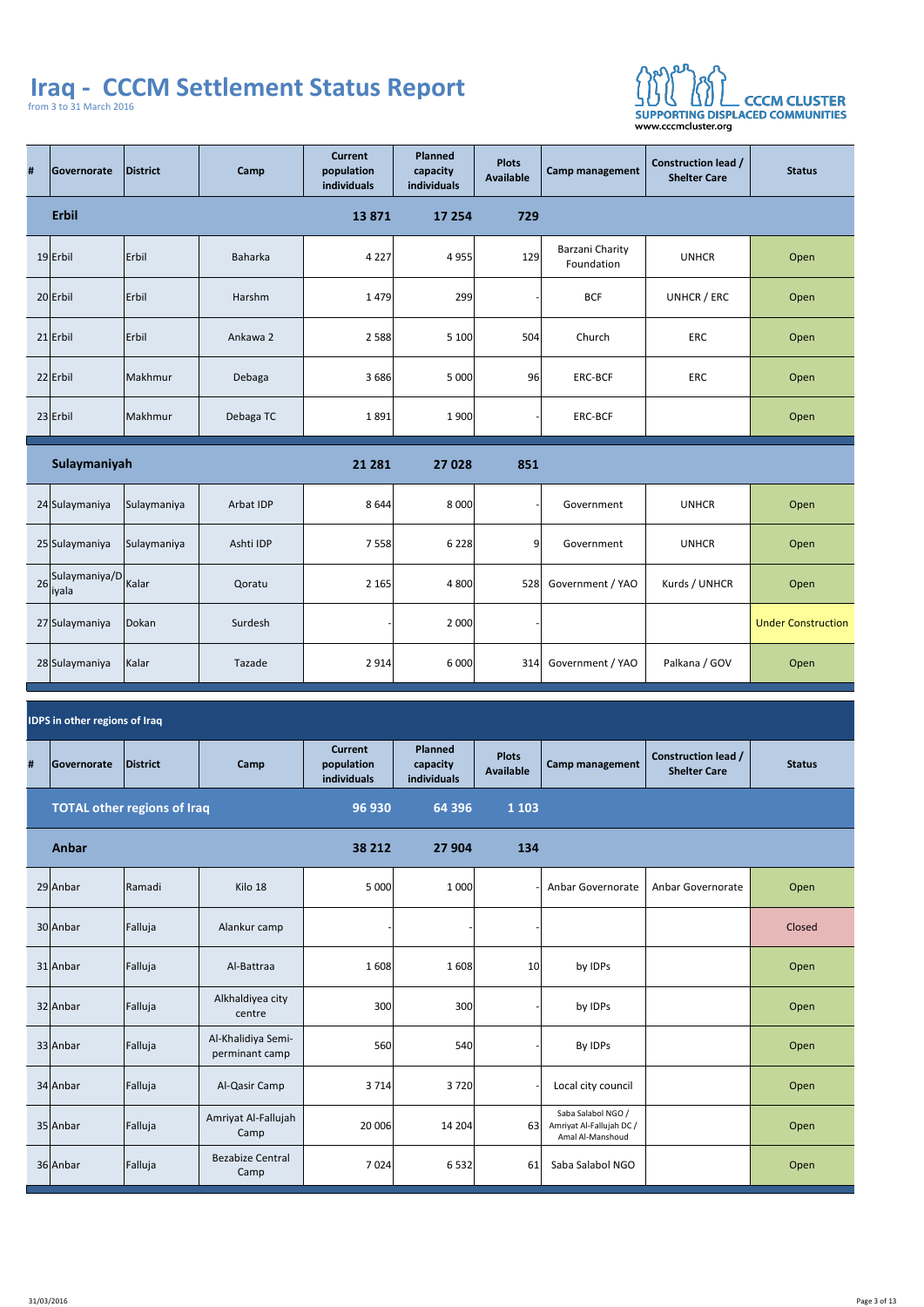

|   | <b>Babylon</b> |            |                                      | $\sim$ 10 $\pm$                             | 2 0 0 0                                          | $\blacksquare$ |                                               |                                                   |                           |
|---|----------------|------------|--------------------------------------|---------------------------------------------|--------------------------------------------------|----------------|-----------------------------------------------|---------------------------------------------------|---------------------------|
|   | 37 Babylon     |            | <b>Babylon tbc</b>                   |                                             | 2 000                                            |                |                                               | not available                                     | <b>Under Construction</b> |
|   | <b>Baghdad</b> |            |                                      | 19 5 25                                     | 16 899                                           | 324            |                                               |                                                   |                           |
|   | 38 Baghdad     | Abu Ghraib | Al-Amal                              | 635                                         | 600                                              |                | <b>Baghdad Provincial</b><br>Council          | <b>ISHO / UNHCR</b>                               | Open                      |
|   | 39 Baghdad     | Abu Ghraib | <b>Shooting Camp</b>                 |                                             | 1632                                             |                | <b>BPC</b>                                    | <b>BPC</b>                                        | Open                      |
|   | 40 Baghdad     | Adhamia    | Nabi Sheit (Prophet<br>Sheit)        | 750                                         | 2 400                                            |                | Baghdad<br>Governorate                        | <b>Baghdad</b><br>Governorate                     | Open                      |
|   | $41$ Baghdad   | Karkh      | New Bagdad Camp                      |                                             | 2 000                                            |                | <b>BPC</b>                                    | <b>Baghdad</b><br>Governorate                     | <b>Under Construction</b> |
|   | $42$ Baghdad   | Karkh      | Al Jamea'a                           | 600                                         | 588                                              |                | <b>MOMD</b>                                   | MoMD                                              | Open                      |
|   | 43 Baghdad     | Karkh      | Dora Center                          | 726                                         | 552                                              |                | <b>BPC via Al-Amal Al-</b><br>Manshoud NGO    | <b>ISHO / UNHCR</b>                               | Open                      |
| # | Governorate    | District   | Camp                                 | <b>Current</b><br>population<br>individuals | <b>Planned</b><br>capacity<br><b>individuals</b> |                | <b>Camp management</b>                        | <b>Construction lead /</b><br><b>Shelter Care</b> | <b>Status</b>             |
|   | $44$  Baghdad  | Karkh      | kadhra'a                             | 610                                         | 630                                              |                | <b>BPC</b>                                    | Muslim Aid / UNHCR                                | Open                      |
|   | 45 Baghdad     | Karkh      | <b>Scout Camp</b>                    | 1 500                                       | 1 500                                            |                | <b>Baghdad Provincial</b><br>Council          | ISHO / UNHCR and<br><b>Anbar Governorate</b>      | Open                      |
|   | 46 Baghdad     | Karkh      | Al salam / al takia al<br>kasnazania | 6 6 5 0                                     |                                                  | 70             | Al Takiya Office                              | <b>ISHO / UNHCR</b>                               | Open                      |
|   | 47 Baghdad     | Karkh      | Gazaliya                             | 2 500                                       | 1 2 3 0                                          |                | <b>Community leader</b><br>(Private donation) | N/A                                               | Open                      |
|   | 48 Baghdad     | Mahmoudiya | Al Wahda Camp                        | 830                                         | 830                                              |                |                                               |                                                   | Open                      |
|   | 49 Baghdad     | Mahmoudiya | Latifiya 3                           | 174                                         | 174                                              |                | <b>Local Councel</b>                          | Muslim Aid / UNHCR                                | Open                      |
|   | 50 Baghdad     | Mahmoudiya | Al Yusifiya                          | 1950                                        |                                                  |                | Land Owner                                    | <b>ISHO / UNHCR</b>                               | Open                      |
|   | 51 Baghdad     | Mahmoudiya | <b>Check Point 75</b>                | 413                                         | 413                                              |                | Land Owner                                    | <b>IOM</b>                                        | Open                      |
|   | 52 Baghdad     | Mahmoudiya | Sader Al Yousifiya                   | 396                                         | 1950                                             | 254            | <b>IOM</b>                                    | <b>IOM</b>                                        | Open                      |
|   | 53 Baghdad     | Resafa     | Al-Nabi Younis                       | 1791                                        | 2 400                                            |                | <b>Baghdad</b><br>Governorate                 | <b>Baghdad</b><br>Governorate                     | Open                      |
|   | <b>Basrah</b>  |            |                                      | $\sim$                                      | $\blacksquare$                                   | $\blacksquare$ |                                               |                                                   |                           |
|   | 54 Basrah      | Basrah     | Basrah (Shabat al<br>Arab)           |                                             |                                                  |                |                                               |                                                   | Closed                    |
|   | <b>Diyala</b>  |            |                                      | 16 081                                      | 21 172                                           | 779            |                                               |                                                   |                           |
|   | 55 Diyala      | Khanaqin   | Alyawa                               | 7893                                        | 8 500                                            |                | Kanz Local Org                                | Government                                        | Open                      |
|   | 56 Diyala      | Khanaqin   | Al Yawa Old                          |                                             |                                                  |                |                                               |                                                   | Closed                    |
|   | 57 Diyala      | Khanaqin   | Al-Wand 1                            | 6183                                        | 9600                                             |                | 779 Government / YAO                          | None                                              | Open                      |
|   | 58 Diyala      | Khanaqin   | Al-Wand 2                            | 2005                                        | 3 0 7 2                                          |                | Government / YAO                              | <b>UNHCR</b>                                      | Open                      |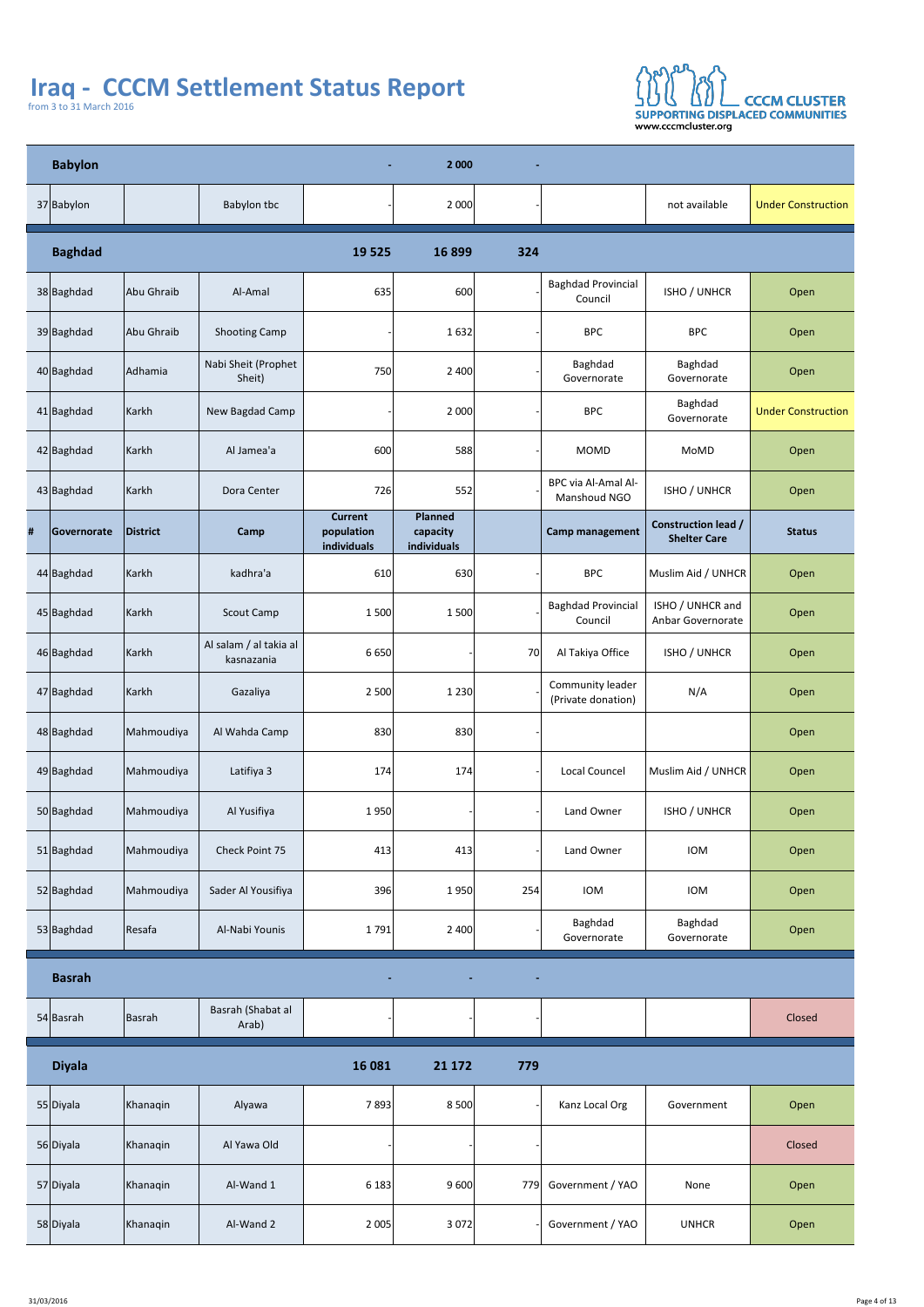

| # | Governorate         | District | Camp                  | <b>Current</b><br>population<br>individuals | <b>Planned</b><br>capacity<br>individuals |                | <b>Camp management</b>                               | <b>Construction lead /</b><br><b>Shelter Care</b> | <b>Status</b>             |
|---|---------------------|----------|-----------------------|---------------------------------------------|-------------------------------------------|----------------|------------------------------------------------------|---------------------------------------------------|---------------------------|
|   | 59 Diyala           | Khanaqin | Bahari Taza Old       |                                             |                                           |                |                                                      |                                                   | Closed                    |
|   | 60 Diyala           | Khanaqin | New Kurdistan         |                                             |                                           |                |                                                      |                                                   | Closed                    |
|   | <b>Kerbalah</b>     |          |                       | 6 1 8 1                                     | 6 2 5 0                                   | $\blacksquare$ |                                                      |                                                   |                           |
|   | 61 Kerbalah         |          | Al-Kawthar Camp       | 6181                                        | 6 2 5 0                                   |                | <b>MODM</b>                                          | Eazoboly company                                  | Open                      |
|   | <b>Kirkuk</b>       |          |                       | 13 5 75                                     | 13 275                                    | $\blacksquare$ |                                                      |                                                   |                           |
| # | Governorate         | District | Camp                  | <b>Current</b><br>population<br>individuals | <b>Planned</b><br>capacity<br>individuals |                | Camp management                                      | <b>Construction lead /</b><br><b>Shelter Care</b> | <b>Status</b>             |
|   | $62$  Kirkuk        | Daquq    | Laylan IDP            | 8047                                        | 9000                                      |                | <b>IRD</b>                                           | <b>IRD</b>                                        | Open                      |
|   | $63$ Kirkuk         | Daquq    | Nazrawa               | 2595                                        | 2075                                      |                | <b>IRD</b>                                           | <b>IRD</b>                                        | Open                      |
|   | 64 Kirkuk           | Daquq    | Yahyawa               | 2 9 3 3                                     | 2 2 0 0                                   |                | <b>AFAD and TIKAN</b>                                | <b>AFAD &amp; TIKAN</b>                           | Open                      |
|   | <b>Missan</b>       |          |                       | 471                                         | 500                                       | $\blacksquare$ |                                                      |                                                   |                           |
|   | 65 Missan           | Amara    | <b>Eyes of Missan</b> | 471                                         | 500                                       |                | Human Right<br>Directorate, MODM,<br>Missan governor | <b>Governor office</b>                            | Open                      |
|   | <b>Najaf</b>        |          |                       | $\blacksquare$                              | 2 0 0 0                                   | $\blacksquare$ |                                                      |                                                   |                           |
|   | 66 Najaf            |          | Najaf tbc             |                                             | 2000                                      |                |                                                      |                                                   | <b>Under Construction</b> |
|   | <b>Salah al-Din</b> |          |                       | 2 8 8 5                                     | 1 3 0 0                                   | $\blacksquare$ |                                                      |                                                   |                           |
|   | 67 Salah al-Din     | Samarra  | Al-Hwesh              | 1 0 8 0                                     | 1080                                      |                | MoDM                                                 |                                                   | Open                      |
|   | 68 Salah al-Din     | Al-Daur  | Al-Hardania           |                                             |                                           |                |                                                      |                                                   | Open                      |
|   | 69 Salah al-Din     | Samarra  | Al Abassia            | 497                                         | 500                                       |                |                                                      |                                                   | Open                      |
|   | 70 Salah al-Din     | Balad    | Al-Iraq Al-Muahad     | 1 3 0 8                                     | 1 300                                     |                | IDPs rep.                                            |                                                   | Open                      |
|   | <b>Wassit</b>       |          |                       | $\blacksquare$                              | 1 0 0 0                                   | $\blacksquare$ |                                                      |                                                   |                           |
|   | 71 Wassit           | Kut      | Kut Spot city         |                                             | 1000                                      |                |                                                      | not available                                     | <b>Under Construction</b> |

**TOTAL Iraq in formal camps 322 346 321 522 2 862** 

\* Camps geographically located in Ninewa Governorate, but managed by the Dahuk administration (DMC/BRHA)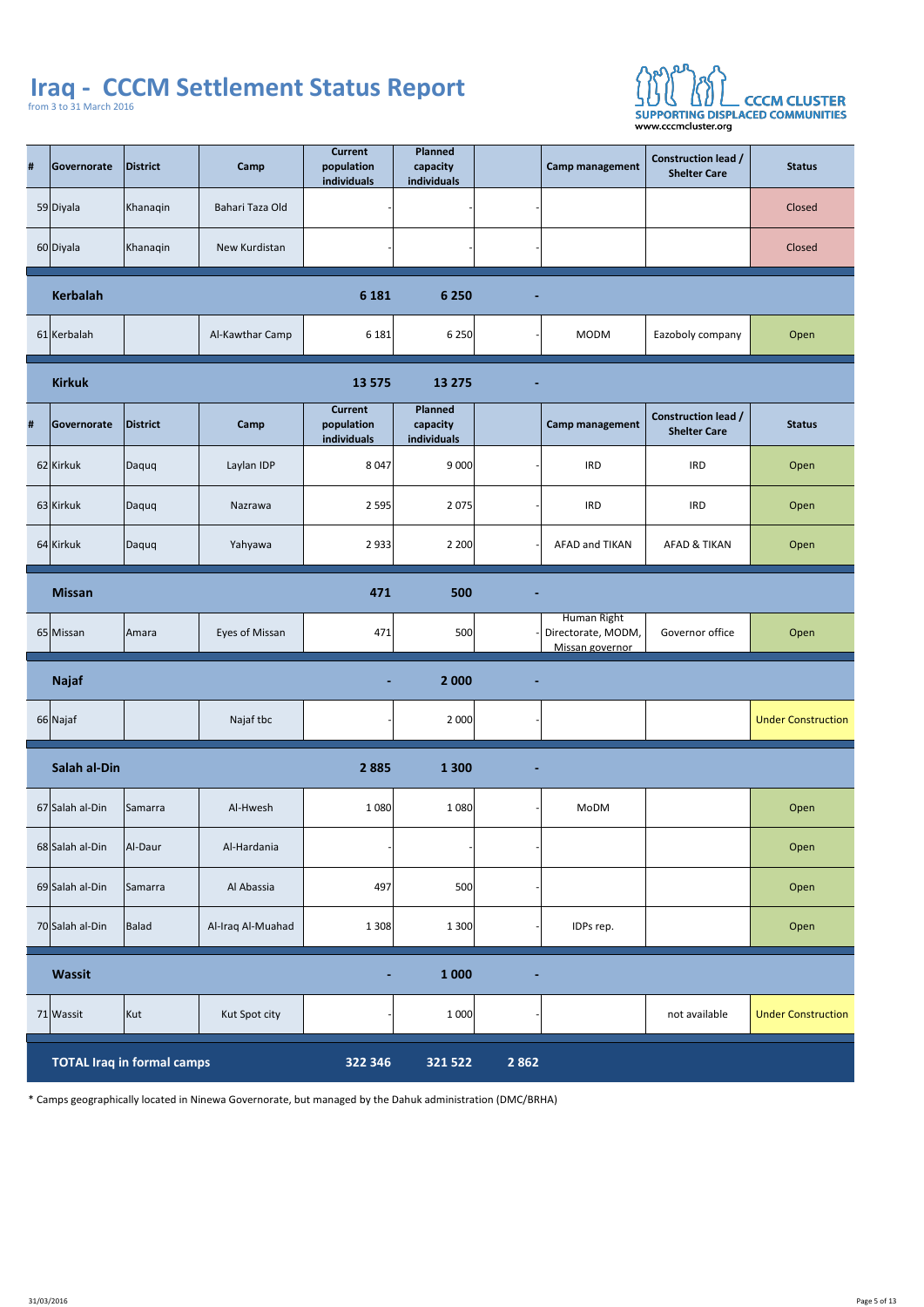

# **Collective Centres section**

| # | <b>Governorate</b>   | <b>District</b> | <b>Collective Centres</b>                        | <b>Current</b><br>population<br><b>individuals</b> | <b>Capacity</b><br><b>individuals</b> | <b>Capacity</b><br>available | <b>Management</b>               | <b>Construction lead /</b><br><b>Shelter Care</b> | <b>Status</b> |
|---|----------------------|-----------------|--------------------------------------------------|----------------------------------------------------|---------------------------------------|------------------------------|---------------------------------|---------------------------------------------------|---------------|
|   | <b>Anbar total</b>   |                 |                                                  | 8 3 2 2                                            | 2 6 9 4                               | $\blacksquare$               |                                 |                                                   |               |
|   | $1$  Anbar           | Falluja         | 4 Poultry Farms                                  | 228                                                |                                       |                              | By IDPs                         |                                                   | Open          |
|   | $2$ Anbar            | Falluja         | 6 Poultry fields                                 | 684                                                |                                       |                              | By IDPs                         |                                                   | Open          |
|   | 3 Anbar              | Ramadi          | Al Khaldiya CCs                                  | 900                                                |                                       |                              | By IDPs                         |                                                   | Open          |
|   | $4$ Anbar            | Ramadi          | Al-Ameen Al-khalidia<br>secondary school         | 222                                                |                                       |                              | By IDPs                         |                                                   | Open          |
|   | $5$ Anbar            | Falluja         | Albo Hoory                                       | 1 3 2 0                                            |                                       |                              | by IDPs                         |                                                   | Open          |
|   | 6 Anbar              | Falluja         | Albu Hoory School                                | 150                                                |                                       |                              | By IDPs                         |                                                   | Open          |
|   | 7 Anbar              | Falluja         | Al-Mouylha                                       | 3 3 0 0                                            |                                       |                              | by IDPs                         |                                                   | Open          |
|   | 8 Anbar              | Falluja         | Habbaniya Tourist<br>City camp                   | 1014                                               | 2694                                  |                              | Habaniya tourist city<br>office | <b>UNHCR By MA</b><br>provided 100 tents          | Open          |
|   | 9 Anbar              | Ramadi          | Hay Al-Askary school                             | 210                                                |                                       |                              | By IDPs                         |                                                   | Open          |
|   | $10$  Anbar          | Falluja         | <b>Hospitalty Houses</b>                         | 240                                                |                                       |                              | By IDPs                         |                                                   | Open          |
|   | 11 Anbar             | Ramadi          | <b>Sport Club</b>                                | 54                                                 |                                       |                              | By IDPs                         |                                                   | Open          |
|   | <b>Babylon total</b> |                 |                                                  | 10 298                                             | 3 4 6 8                               | $\blacksquare$               |                                 |                                                   |               |
|   | 12 Babylon           | Al-Musayab      | Al-Sadda-<br>AlMuhnawea -<br>village 3 - Al Sada | 45                                                 |                                       |                              | IDPs rep.                       |                                                   | Open          |
|   | 13 Babylon           | Al-Musayab      | Al-Sadda-Al-Zahraa                               | 33                                                 |                                       |                              | IDPs rep.                       |                                                   | Open          |
|   | 14 Babylon           | Al-Musayab      | Anana village- Al-<br>Sayeeh                     | 72                                                 |                                       |                              | IDPs rep.                       |                                                   | Open          |
|   | 15 Babylon           | Al-Musayab      | <b>Bab Al- Mashahd</b>                           | 238                                                |                                       |                              | IDPs rep.                       |                                                   | Open          |
|   | 16 Babylon           | Al-Musayab      | Hay Al Tineya<br>(informal)                      | 46                                                 |                                       |                              | IDPs rep.                       |                                                   | Open          |
|   | 17 Babylon           | Al-Musayab      | Husseiniyat Al-<br>Guwam                         | 122                                                |                                       |                              | IDPs rep.                       |                                                   | Open          |
|   | 18 Babylon           | Al-Musayab      | Husseiniyat Al-Taf                               | 17                                                 |                                       |                              | IDPs rep.                       |                                                   | Open          |
|   | 19 Babylon           | Al-Musayab      | Mahawil                                          | 132                                                | 132                                   |                              |                                 |                                                   | Open          |
|   | 20 Babylon           | Al-Musayab      | Maukib Al-Sidiqa<br>Fatima Al-Zahraa             | 54                                                 |                                       |                              | IDPs rep.                       |                                                   | Open          |
|   | 21 Babylon           | Al-Musayab      | Musayab                                          | 102                                                | 102                                   |                              |                                 | <b>Muslim Aid</b>                                 | Open          |
|   | 22 Babylon           | Al-Musayab      | Qass Sualim complex                              | 2 500                                              |                                       |                              | local authorities               |                                                   | Open          |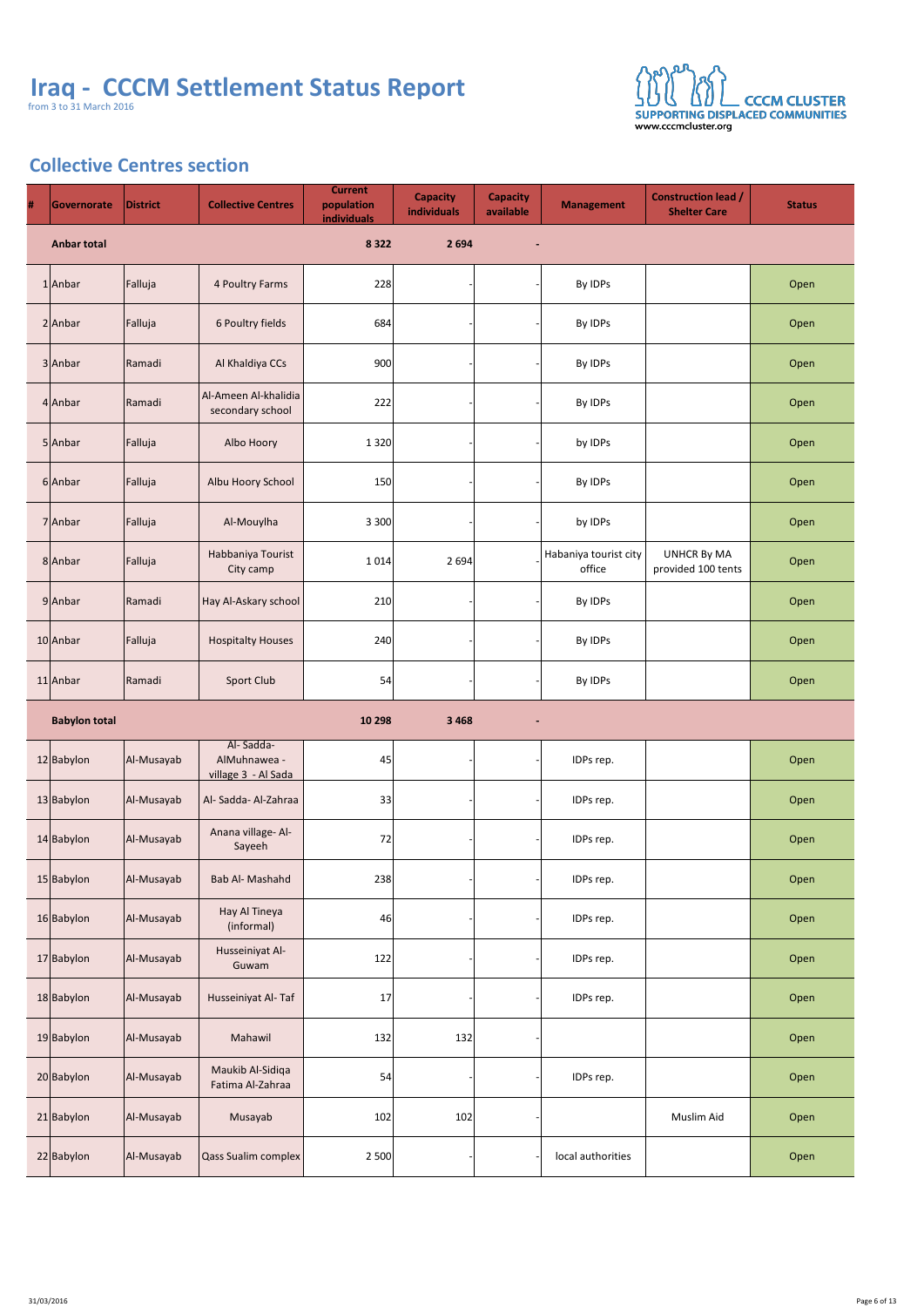

| # | Governorate | <b>District</b> | <b>Collective Centres</b>                                            | <b>Current</b><br>population<br><b>individuals</b> | <b>Capacity</b><br><b>individuals</b> | <b>Capacity</b><br>available | <b>Management</b> | <b>Construction lead /</b><br><b>Shelter Care</b> | <b>Status</b> |
|---|-------------|-----------------|----------------------------------------------------------------------|----------------------------------------------------|---------------------------------------|------------------------------|-------------------|---------------------------------------------------|---------------|
|   | 23 Babylon  | Al-Musayab      | The Feed Factory                                                     | 205                                                |                                       |                              | IDPs rep.         |                                                   | Open          |
|   | 24 Babylon  | Hashimiya       | Al- Nikhela village                                                  | 72                                                 |                                       |                              | IDPs rep.         |                                                   | Open          |
|   | 25 Babylon  | Hashimiya       | Albu Fayadh                                                          | 67                                                 |                                       |                              | IDPs rep.         |                                                   | Open          |
|   | 26 Babylon  | Hashimiya       | Albu Saabar                                                          | 66                                                 |                                       |                              | IDPs rep.         |                                                   | Open          |
|   | 27 Babylon  | Hashimiya       | Al-Mazeiadeiah                                                       | 18                                                 |                                       |                              | IDPs rep.         |                                                   | Open          |
|   | 28 Babylon  | Hashimiya       | Bermana village                                                      | 71                                                 |                                       |                              | IDPs rep.         |                                                   | Open          |
|   | 29 Babylon  | Hashimiya       | Habib Hussein al<br>Mustafa                                          | 40 <sup>°</sup>                                    | 1416                                  |                              | IDPs rep.         |                                                   | Open          |
|   | 30 Babylon  | Hashimiya       | Husainiya Aaimmat<br>AL-Baqeea                                       | 23                                                 |                                       |                              | IDPs rep.         |                                                   | Open          |
|   | 31 Babylon  | Hashimiya       | Husseiniat wamasjid<br>Abdallah Al-Radheea                           | 21                                                 |                                       |                              | IDPs rep.         |                                                   | Open          |
|   | 32 Babylon  | Hashimiya       | Husseiniat wamasjid<br>Imam Hussein                                  | 21                                                 |                                       |                              | IDPs rep.         |                                                   | Open          |
|   | 33 Babylon  | Hashimiya       | Husseiniyat Abo-<br>Thar Al- Ghifari                                 | 15                                                 |                                       |                              | IDPs rep.         |                                                   | Open          |
|   | 34 Babylon  | Hashimiya       | Masjid Wahusseiniat<br>Saqi Atasha Al-Taf Al-<br>Abbas               | 25                                                 |                                       |                              | IDPs rep.         |                                                   | Open          |
|   | 35 Babylon  | Hashimiya       | Maukib Al-Sada Al-<br>Rufeashat                                      | 47                                                 |                                       |                              | IDPs rep.         |                                                   | Open          |
|   | 36 Babylon  | Hashimiya       | <b>Maukib Al-Safeer</b>                                              | 23                                                 |                                       |                              | IDPs rep.         |                                                   | Open          |
|   | 37 Babylon  | Hashimiya       | Maukib<br><b>Wahusseiniat Al-</b><br>Imam Al-Hussein                 | 28                                                 |                                       |                              | IDPs rep.         |                                                   | Open          |
|   | 38 Babylon  | Hashimiya       | The previous party<br>govermental building                           | 113                                                |                                       |                              | IDPs rep.         |                                                   | Open          |
|   | 39 Babylon  | Hilla           | Abo- Gharaq Al-<br>Awsat                                             | 95                                                 |                                       |                              | IDPs rep.         |                                                   | Open          |
|   | 40 Babylon  | Hilla           | Al Kafal - Khan Sayed<br>Nour                                        | 48                                                 |                                       |                              | IDPs rep.         |                                                   | Open          |
|   | 41 Babylon  | Hilla           | Al Kafel Um Kafsh                                                    | 21                                                 |                                       |                              | IDPs rep.         |                                                   | Open          |
|   | 42 Babylon  | Hilla           | Al Kasim                                                             | 17                                                 | 594                                   |                              | IDPs rep.         |                                                   | Open          |
|   | 43 Babylon  | Hilla           | Al-Manama primery<br>school Babil<br>Midhatia Hay Al-                | 97                                                 |                                       |                              | IDPs rep.         |                                                   | Open          |
|   | 44 Babylon  | Hilla           | <b>Al-Nawaris primery</b><br>school                                  | 53                                                 |                                       |                              | IDPs rep.         |                                                   | Open          |
|   | 45 Babylon  | Hilla           | Ammar Bin Yasir<br>school                                            | $122$                                              |                                       |                              | IDPs rep.         |                                                   | Open          |
|   | 46 Babylon  | Hilla           | Hilla                                                                | 438                                                | 438                                   |                              |                   |                                                   | Open          |
|   | 47 Babylon  | Hilla           | <b>Husseiniat Fatimat</b><br>AL-Zahraa Maukib<br>Um Al-Masaib Zainab | 32                                                 |                                       |                              | IDPs rep.         |                                                   | Open          |
|   | 48 Babylon  | Hilla           | Husseiniyat Ahbab<br>Al- Hussein- Kareem<br>Thiyab                   | 36                                                 |                                       |                              | IDPs rep.         |                                                   | Open          |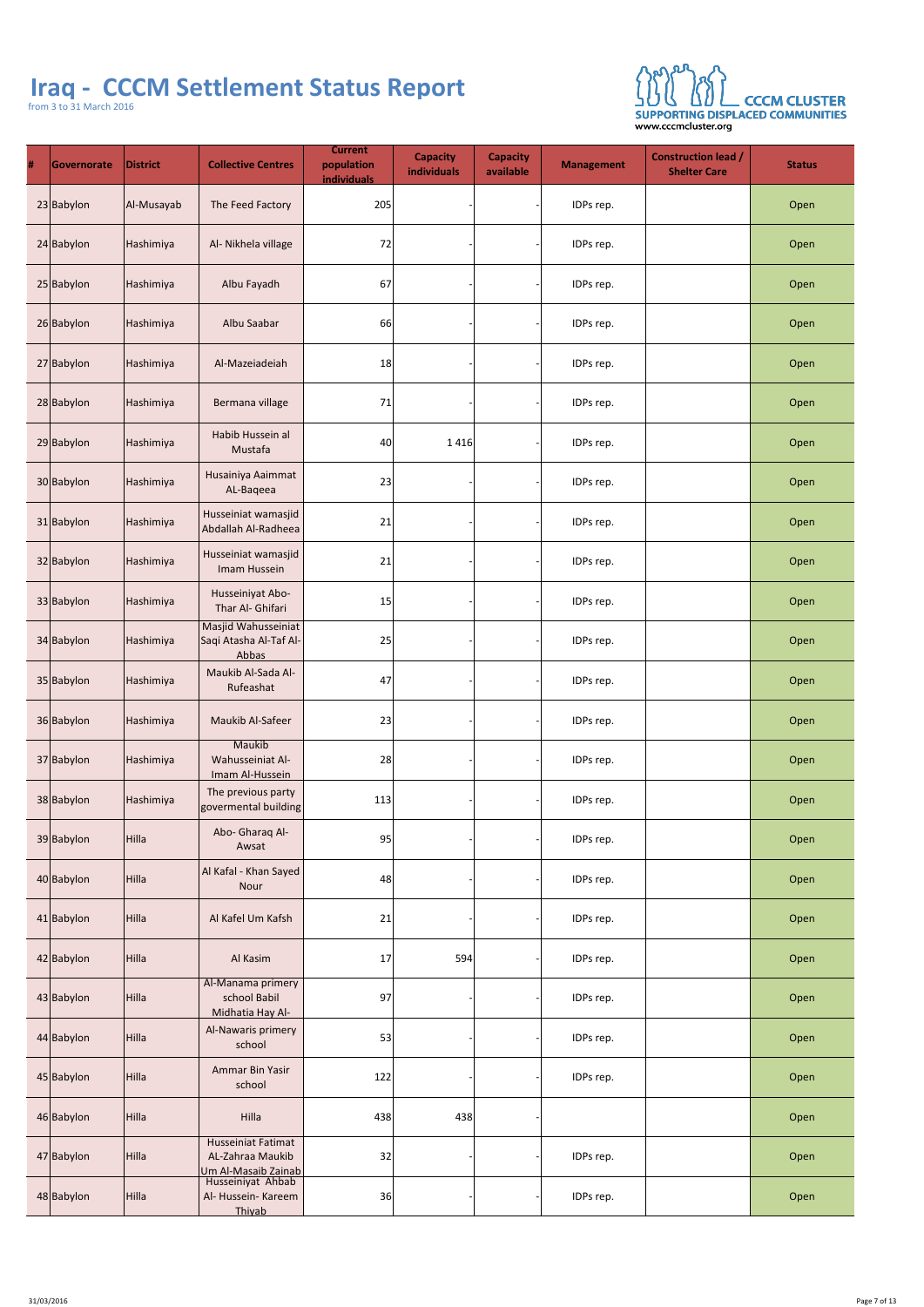

| # | <b>Governorate</b> | <b>District</b> | <b>Collective Centres</b>                            | <b>Current</b><br>population<br><b>individuals</b> | <b>Capacity</b><br>individuals | <b>Capacity</b><br><b>Management</b><br>available | <b>Construction lead /</b><br><b>Shelter Care</b> | <b>Status</b> |
|---|--------------------|-----------------|------------------------------------------------------|----------------------------------------------------|--------------------------------|---------------------------------------------------|---------------------------------------------------|---------------|
|   | 49 Babylon         | Hilla           | <b>Husseiniyat Aamiat</b><br>Al-Baqieaa              | 39                                                 |                                | IDPs rep.                                         |                                                   | Open          |
|   | 50 Babylon         | Hilla           | Husseiniyat Ahali<br><b>Baghdad</b>                  | 41                                                 |                                | IDPs rep.                                         |                                                   | Open          |
|   | 51 Babylon         | Hilla           | <b>Husseiniyat Ahel Al-</b><br>Bait Al-Haj Obaid     | 57                                                 |                                | IDPs rep.                                         |                                                   | Open          |
|   | 52 Babylon         | Hilla           | Husseiniyat Ali Al-<br>Akbar                         | 65                                                 |                                | IDPs rep.                                         |                                                   | Open          |
|   | 53 Babylon         | Hilla           | Hysseiniyat Al-Taf                                   | 33                                                 |                                | IDPs rep.                                         |                                                   | Open          |
|   | 54 Babylon         | Hilla           | Kifill                                               | 156                                                | 156                            |                                                   |                                                   | Open          |
|   | 55 Babylon         | Hilla           | Mawkib Abbis Al-<br>Shakeri                          | 44                                                 |                                | IDPs rep.                                         |                                                   | Open          |
|   | 56 Babylon         | Hilla           | Mawkib Al- Imma Al-<br>Mehdi 1                       | 58                                                 |                                | IDPs rep.                                         |                                                   | Open          |
|   | 57 Babylon         | Hilla           | Mawkib Al- Imma Al-<br>Mehdi 2                       | 46                                                 |                                | IDPs rep.                                         |                                                   | Open          |
|   | 58 Babylon         | Hilla           | Mawkib Al- Immam<br>Al- Hassan Al- Sibt-             | 17                                                 |                                | IDPs rep.                                         |                                                   | Open          |
|   | 59 Babylon         | Hilla           | <b>Mawkib Qatiea Al-</b><br>Kafain                   | 88                                                 |                                | IDPs rep.                                         |                                                   | Open          |
|   | 60 Babylon         | Hilla           | <b>Mawkib Sabeel Al-</b><br>Najat                    | 53                                                 |                                | IDPs rep.                                         |                                                   | Open          |
|   | 61 Babylon         | Hilla           | Mawkib wa<br>Husseiniyat Azaa Al-<br>Saiyda Zainab   | 17                                                 |                                | IDPs rep.                                         |                                                   | Open          |
|   | 62 Babylon         | Hilla           | The apartments                                       | 56                                                 |                                | IDPs rep.                                         |                                                   | Open          |
|   | 63 Babylon         | Hilla           | <b>The Women Union</b><br>building                   | 24                                                 |                                | IDPs rep.                                         |                                                   | Open          |
|   | 64 Babylon         | Mahawil         | Al Imam - The<br>agriculture building                | 95                                                 |                                | IDPs rep.                                         |                                                   | Open          |
|   | 65 Babylon         | Mahawil         | Al- Meshtal-Hissin<br>Jaffar                         | 28                                                 |                                | IDPs rep.                                         |                                                   | Open          |
|   | 66 Babylon         | Mahawil         | Al Neshaish                                          | 130                                                |                                | IDPs rep.                                         |                                                   | Open          |
|   | 67 Babylon         | Mahawil         | <b>Babylon Complex</b>                               | 3 500                                              | 630                            | None                                              |                                                   | Open          |
|   | 68 Babylon         | Mahawil         | <b>Babylon Hotel</b>                                 | 492                                                |                                | local authorities                                 |                                                   | Open          |
|   | 69 Babylon         | Mahawil         | <b>Maokib Habeeb Bin</b><br><b>Mudhahir Al-Asady</b> | 22                                                 |                                | IDPs rep.                                         |                                                   | Open          |
|   | 70 Babylon         | Mahawil         | <b>Maukib Ansar Al-</b><br>Imam Al-Hujja             | 62                                                 |                                | IDPs rep.                                         |                                                   | Open          |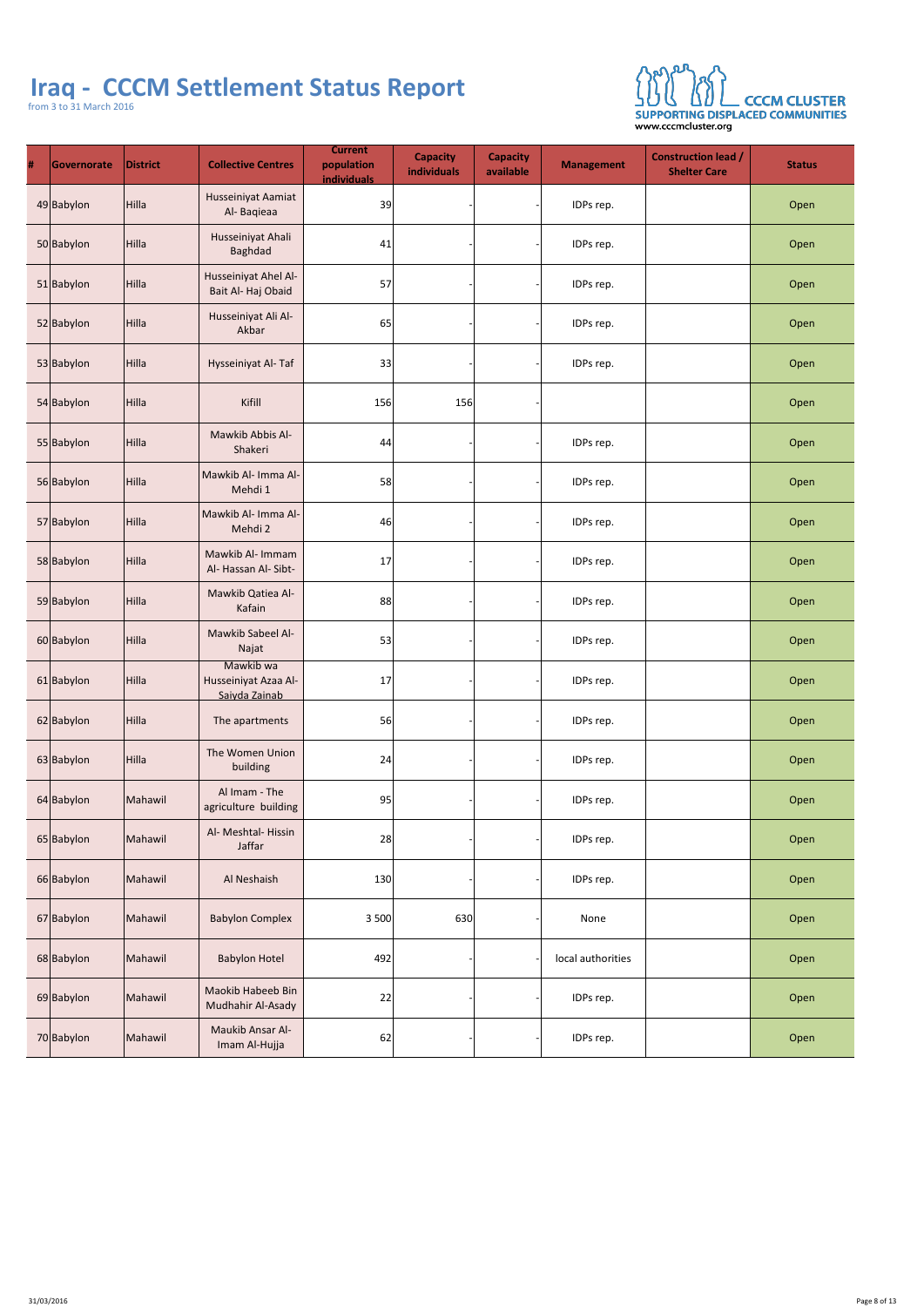

| $\pmb{\#}$ | Governorate          | <b>District</b> | <b>Collective Centres</b>                  | <b>Current</b><br>population<br><b>individuals</b> | <b>Capacity</b><br>individuals | <b>Capacity</b><br>available | <b>Management</b>                    | <b>Construction lead /</b><br><b>Shelter Care</b> | <b>Status</b> |
|------------|----------------------|-----------------|--------------------------------------------|----------------------------------------------------|--------------------------------|------------------------------|--------------------------------------|---------------------------------------------------|---------------|
|            | <b>Baghdad total</b> |                 |                                            | 5 3 6 4                                            | 2 4 8 4                        | $\blacksquare$               |                                      |                                                   |               |
|            | 71 Baghdad           | Abu Ghraib      | Al Makasib School<br>collective centre     | 120                                                | 120                            |                              | IDPs rep.                            |                                                   | Open          |
|            | 72 Baghdad           | Abu Ghraib      | <b>Amairat Residential</b><br>Complex      | 174                                                |                                |                              | IDPs rep.                            | $\overline{0}$                                    | Open          |
|            | 73 Baghdad           | Abu Ghraib      | Culture club building                      | 378                                                |                                |                              | By IDPs                              |                                                   | Open          |
|            | 74 Baghdad           | Adhamia         | Al Nidaa Mosque                            | 318                                                | 240                            |                              | Sunni Endowment                      | Muslim Aid / UNHCR                                | Open          |
|            | 75 Baghdad           | Kadhimia        | Tea wearhouse                              | 1512                                               | 1512                           |                              | <b>Baghdad Provincial</b><br>Council |                                                   | Open          |
|            | 76 Baghdad           | Kadhimia        | unfinished structure                       | 498                                                |                                |                              | IDPs rep.                            |                                                   | Open          |
|            | 77 Baghdad           | Karkh           | Al Furat<br>Governemtal<br><b>Building</b> | 174                                                |                                |                              | IDPs rep.                            |                                                   | Open          |
|            | 78 Baghdad           | Karkh           | Al Jabar Mosque                            | 96                                                 | 120                            |                              | Sunni Endowment                      | N/A                                               | Open          |
|            | 79 Baghdad           | Karkh           | Al Khair Mosque                            | 78                                                 | 138                            |                              | Sunni Endowment                      |                                                   | Open          |
|            | 80 Baghdad           | Karkh           | Al Shawaf Mosque                           | 90                                                 |                                |                              | Sunni Endowment                      | $\overline{0}$                                    | Open          |
|            | 81 Baghdad           | Karkh           | Al-Firqa govermental<br>building           | 186                                                |                                |                              | IDPs rep.                            | $\mathbf 0$                                       | Open          |
|            | 82 Baghdad           | Karkh           | Al-Rasul Al-Adham<br>Mosque                | 102                                                |                                |                              | Sunni Endowment                      | $\boldsymbol{0}$                                  | Open          |
|            | 83 Baghdad           | Karkh           | Mahdiya                                    | 120                                                |                                |                              | IDPs rep.                            |                                                   | Open          |
|            | 84 Baghdad           | Karkh           | Mar Al-Yousif Church                       | 48                                                 | 48                             |                              |                                      |                                                   | Open          |
|            | 85 Baghdad           | Karkh           | <b>School Mahdiya</b>                      | 84                                                 |                                |                              | IDPs rep.                            |                                                   | Open          |
|            | 86 Baghdad           | Karkh           | Shwaka 1                                   | 60                                                 |                                |                              | IDPs rep.                            |                                                   | Open          |
|            | 87 Baghdad           | Karkh           | Shwaka 2                                   | 42                                                 |                                |                              | IDPs rep.                            |                                                   | Open          |
|            | 88 Baghdad           | Karkh           | Shwaka 3                                   | 48                                                 |                                |                              | IDPs rep.                            |                                                   | Open          |
|            | 89 Baghdad           | Karkh           | Um Al Qura Mosque                          | 240                                                | 240                            |                              | Sunni Endowment                      |                                                   | Open          |
|            | 90 Baghdad           | Resafa          | Al Hadhraa Al-<br><b>Qadiriya Mosque</b>   | 492                                                |                                |                              | Sunni Endowment                      |                                                   | Open          |
|            | $91$ Baghdad         | Resafa          | Al Raheem Mosque                           | 402                                                | 66                             |                              | Sunni Endowment                      |                                                   | Open          |
|            | $92$ Baghdad         | Resafa          | Secretary II /<br>Collector righteous      | 60                                                 |                                |                              | Sunni Endowment                      |                                                   | Open          |
|            | 93 Baghdad           | Resafa          | Sit Nafisa Mosque                          | 42                                                 |                                |                              | Sunni Endowment                      |                                                   | Open          |
|            | <b>Basrah total</b>  |                 |                                            | 435                                                | 1510                           | <b>197</b>                   |                                      |                                                   |               |
|            | $94$ Basrah          | Basrah          | Modern IDP's Camp                          | 435                                                | 1 5 1 0                        | <b>197</b>                   | local Government                     | Government /<br><b>UNHCR</b>                      | Open          |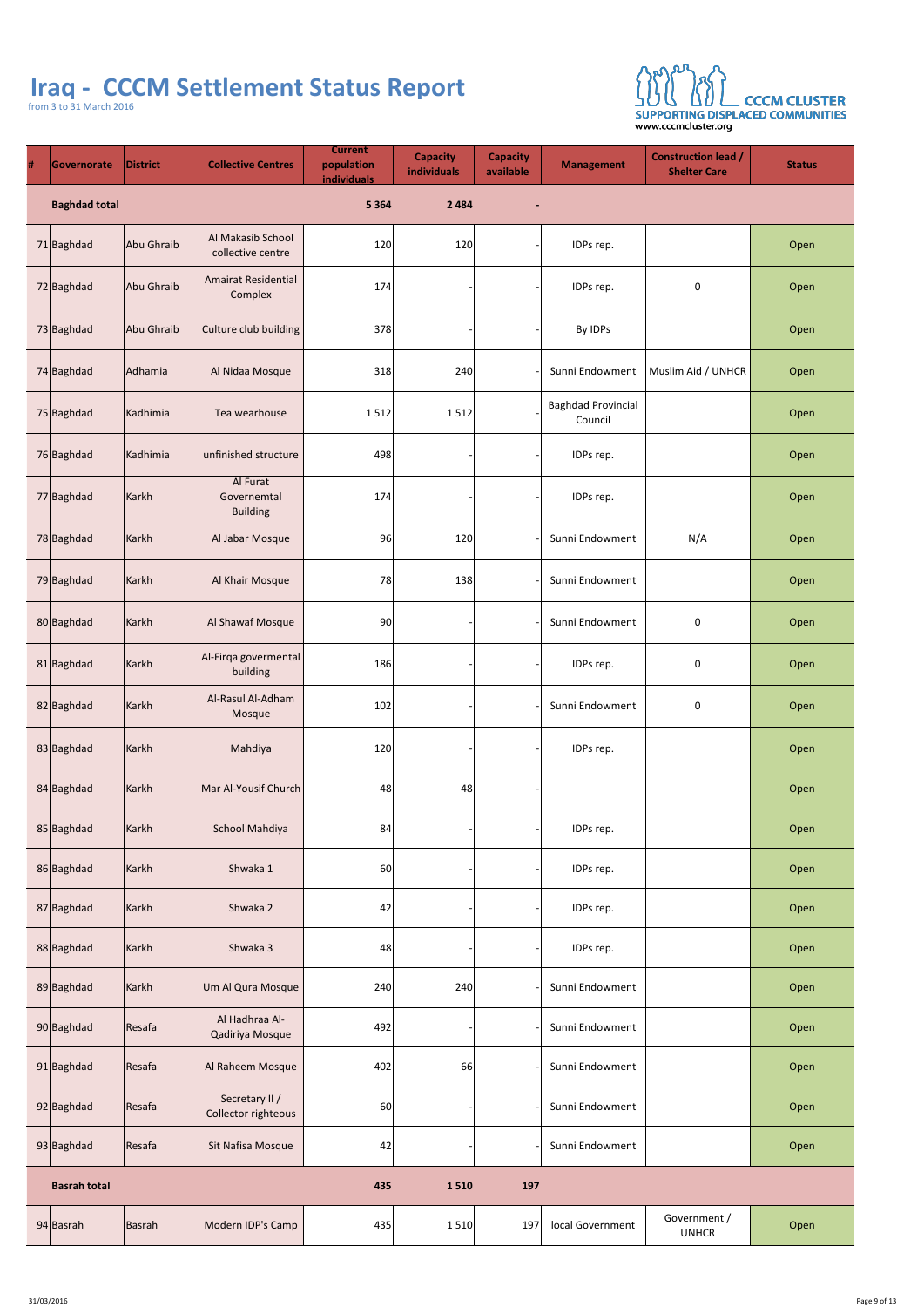

| # | <b>Governorate</b> | <b>District</b> | <b>Collective Centres</b> | <b>Current</b><br>population<br><b>individuals</b> | <b>Capacity</b><br>individuals | <b>Capacity</b><br>available | <b>Management</b> | <b>Construction lead /</b><br><b>Shelter Care</b> | <b>Status</b> |
|---|--------------------|-----------------|---------------------------|----------------------------------------------------|--------------------------------|------------------------------|-------------------|---------------------------------------------------|---------------|
|   | Diyala total       |                 |                           | 3 3 9 6                                            | 3 3 9 6                        |                              |                   |                                                   |               |
|   | 95 Diyala          | Ba'quba         | Khaan Baani Saad 1        | 300                                                | 300                            |                              |                   | <b>RIRP</b>                                       | Open          |
|   | 96 Diyala          | Ba'quba         | Khaan Baani Saad 2        | 120                                                | 120                            |                              |                   | <b>RIRP</b>                                       | Open          |
|   | 97 Diyala          | Ba'quba         | Khan Bani Saad            | 750                                                | 750                            |                              |                   | <b>RIRP</b>                                       | Open          |
|   | 98 Diyala          | Khalis          | Khalis Cent.              | 456                                                | 456                            |                              |                   | <b>RIRP</b>                                       | Open          |
|   | 99 Diyala          | Khalis          | Al Adheam                 | 750                                                | 750                            |                              |                   | <b>RIRP</b>                                       | Open          |
|   | 100 Diyala         | Khalis          | Mansouriya                | 1020                                               | 1020                           |                              |                   | <b>COAFISR</b>                                    | Open          |
|   | <b>Erbil total</b> |                 |                           | 567                                                | 560                            |                              |                   |                                                   |               |

| $101$ Erbil         | Erbil        | St. Elijah Church                                         | 567     | 560                              | Church    | World Vision /<br><b>Samaritan Purse</b> | Open |
|---------------------|--------------|-----------------------------------------------------------|---------|----------------------------------|-----------|------------------------------------------|------|
| Kerbala total       |              |                                                           | 322     | $\blacksquare$<br>$\blacksquare$ |           |                                          |      |
| 102 Kerbala         | Hindiya      | Asmaa high School                                         | 101     |                                  | IDPs rep. |                                          | Open |
| 103 Kerbala         | Hindiya      | <b>Hysseiniyat Fatimat</b><br>Al-Zehraa-Al-Yasar<br>tribe | 17      |                                  | IDPs rep. |                                          | Open |
| 104 Kerbala         | Hindiya      | Imam Ali Bin Hassan<br>Muthanna (Abo<br>Hadma)            | 123     |                                  | IDPs rep. |                                          | Open |
| 105 Kerbala         | Hindiya      | Jami'a Al-Imam Al-<br>Hassan Al-Mujtaba                   | 45      |                                  | IDPs rep. |                                          | Open |
| 106 Kerbala         | Hindiya      | Jamiea Al-Zehraa                                          | 36      |                                  | IDPs rep. |                                          | Open |
| <b>Kirkuk total</b> |              |                                                           | 3693    | 4 3 0 0<br>$\blacksquare$        |           |                                          |      |
| 107 Kirkuk          | Daquq        | Bawa (Baidawa)                                            | 2625    | 4 300                            |           |                                          | Open |
| 108 Kirkuk          | Daquq        | Tuz Khormato 3                                            | 678     |                                  | IDPs rep. |                                          | Open |
| 109 Kirkuk          | Daquq        | Tuz Khormato 4                                            | 390     |                                  | IDPs rep. |                                          | Open |
| <b>Najaf total</b>  |              |                                                           | 40 054  | 18798                            |           |                                          |      |
| $110$ Najaf         | Al-Manathera | Al-Mishkab                                                | 1 800   |                                  | IDPs rep. |                                          | Open |
| $111$  Najaf        | Al-Manathera | Al-Qadissiya                                              | 150     |                                  | IDPs rep. |                                          | Open |
| $112$ Najaf         | Kufa         | Al-Abbasiya                                               | 2 5 8 0 |                                  | IDPs rep. |                                          | Open |
| $113$ Najaf         | Kufa         | Al-Hurriya                                                | 1 800   |                                  | IDPs rep. |                                          | Open |
| $114$ Najaf         | Kufa         | Aalbu-Hidari                                              | 2160    |                                  | IDPs rep. |                                          | Open |
| $115$ Najaf         | Kufa         | Al-Ma'amal street                                         | 3 600   |                                  | IDPs rep. |                                          | Open |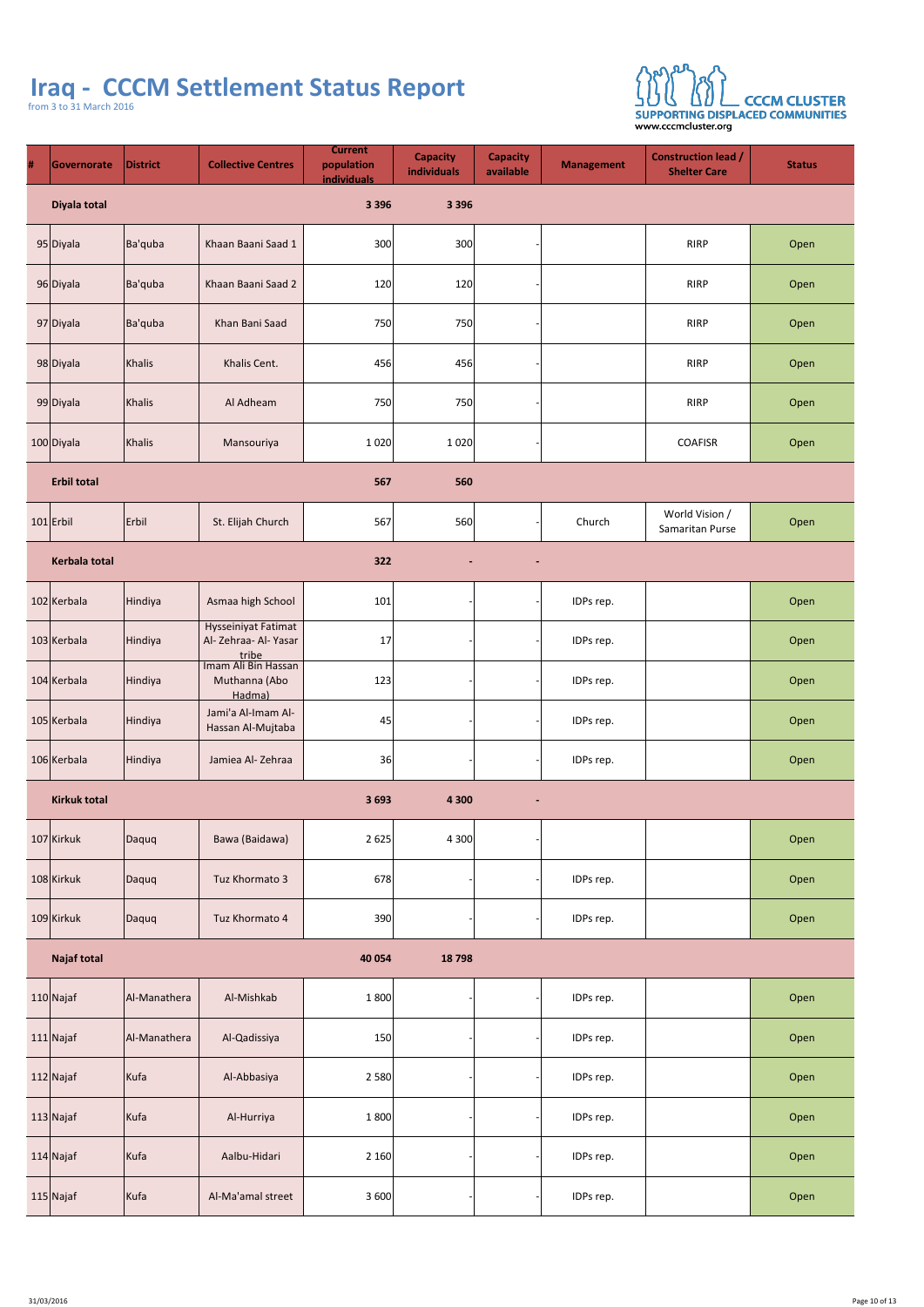# **Iraq - CCCM Settlement Status Report**



from 3 to 31 March 2016

| Governorate  | <b>District</b>         | <b>Collective Centres</b>                          | <b>Current</b><br>population<br><b>individuals</b> | <b>Capacity</b><br>individuals | <b>Capacity</b><br>available | Management | <b>Construction lead /</b><br><b>Shelter Care</b> | <b>Status</b> |
|--------------|-------------------------|----------------------------------------------------|----------------------------------------------------|--------------------------------|------------------------------|------------|---------------------------------------------------|---------------|
| 116 Najaf    | Kufa                    | <b>Alwat Al-Fahal</b>                              | 2 4 0 0                                            |                                |                              | IDPs rep.  |                                                   | Open          |
| 117 Najaf    | Kufa                    | Al-Shawafi'                                        | 1 800                                              |                                |                              | IDPs rep.  |                                                   | Open          |
| $118$ Najaf  | Kufa                    | Al-Zahraa                                          | 27                                                 |                                |                              | IDPs rep.  |                                                   | Open          |
| 119 Najaf    | Kufa                    | Aalbu-Madhi                                        | 1 200                                              |                                |                              | IDPs rep.  |                                                   | Open          |
| 120 Najaf    | Kufa                    | Husseiniyat Sabaya<br>Al-Hussein                   | 19                                                 |                                |                              | IDPs rep.  |                                                   | Open          |
| $121$  Najaf | Kufa                    | Mawkib Ashab Al-<br>Kisaa                          | 30                                                 |                                |                              | IDPs rep.  |                                                   | Open          |
| $122$  Najaf | Kufa                    | Al-Hadi elementary<br>School                       | 187                                                |                                |                              | IDPs rep.  |                                                   | Open          |
| $123$ Najaf  | Najaf                   | Al-Salam housing<br>complex                        | 432                                                |                                |                              | IDPs rep.  |                                                   | Open          |
| $124$ Najaf  | Najaf                   | <b>Maukib Ahali</b><br><b>Medinat Al-Thawra</b>    | 14                                                 |                                |                              | IDPs rep.  |                                                   | Open          |
| 125 Najaf    | Najaf                   | <b>Mawkib Zaid Haleef</b><br>Al- Quran             | 28                                                 |                                |                              | IDPs rep.  |                                                   | Open          |
| $126$ Najaf  | Najaf                   | Masjid Wa<br>Husseiniyat Zain Al-<br>Abideen       | 54                                                 |                                |                              | IDPs rep.  |                                                   | Open          |
| 127 Najaf    | Najaf                   | Hay Al-Shuhadaa-<br><b>Private building</b>        | 31                                                 |                                |                              | IDPs rep.  |                                                   | Open          |
| $128$ Najaf  | Najaf                   | Ush Al-Hana<br>restaurant                          | 80                                                 |                                |                              | IDPs rep.  |                                                   | Open          |
| $129$ Najaf  | Najaf                   | Mawkib Khudam Al-<br>Rasool                        | 28                                                 |                                |                              | IDPs rep.  |                                                   | Open          |
| $130$ Najaf  | Najaf                   | Al-Amel<br>kindergarten                            | 32                                                 |                                |                              | IDPs rep.  |                                                   | Open          |
| $131$ Najaf  | Najaf                   | Al- Haj Abbas Alwan<br>association                 | 23                                                 |                                |                              | IDPs rep.  |                                                   | Open          |
| 132 Najaf    | Najaf                   | <b>Al-Kifil Abo Smaich</b>                         | 70                                                 |                                |                              | IDPs rep.  |                                                   | Open          |
| $133$ Najaf  | Najaf                   | <b>Maukib Fatima Al-</b><br>Zahra'a                | 25                                                 |                                |                              | IDPs rep.  |                                                   | Open          |
| $134$ Najaf  | $\sqrt{\mathsf{Najaf}}$ | Maukib<br>Wahussainiat Al-<br>Saida Rugia          | 24                                                 |                                |                              | IDPs rep.  |                                                   | Open          |
| $135$ Najaf  | Najaf                   | Maukib Ahbab Al-<br>Hussein                        | 27                                                 |                                |                              | IDPs rep.  |                                                   | Open          |
| $136$ Najaf  | Najaf                   | Husseiniat Um Al-<br><b>Masaib Zainab</b>          | 35                                                 |                                |                              | IDPs rep.  |                                                   | Open          |
| $137$ Najaf  | Najaf                   | Maukib<br>Wahussainiat<br><b>Shaheed Al-Mihrab</b> | 40 <sup>°</sup>                                    |                                |                              | IDPs rep.  |                                                   | Open          |
| 138 Najaf    | Najaf                   | Hussienieh shpap<br>UM al-panen                    | 3354                                               | 3354                           |                              |            | <b>ISHO</b>                                       | Open          |
| $139$ Najaf  | Najaf                   | Husainiet alhewraa<br>zaineb                       | 5010                                               | 5010                           |                              |            | <b>ISHO</b>                                       | Open          |
| $140$ Najaf  | Najaf                   | Ya Hussein Street                                  | 10434                                              | 10434                          |                              |            | <b>ISHO</b>                                       | Open          |
| $141$ Najaf  | Najaf                   | Al-Rahmah                                          | 2 520                                              |                                |                              | IDPs rep.  |                                                   | Open          |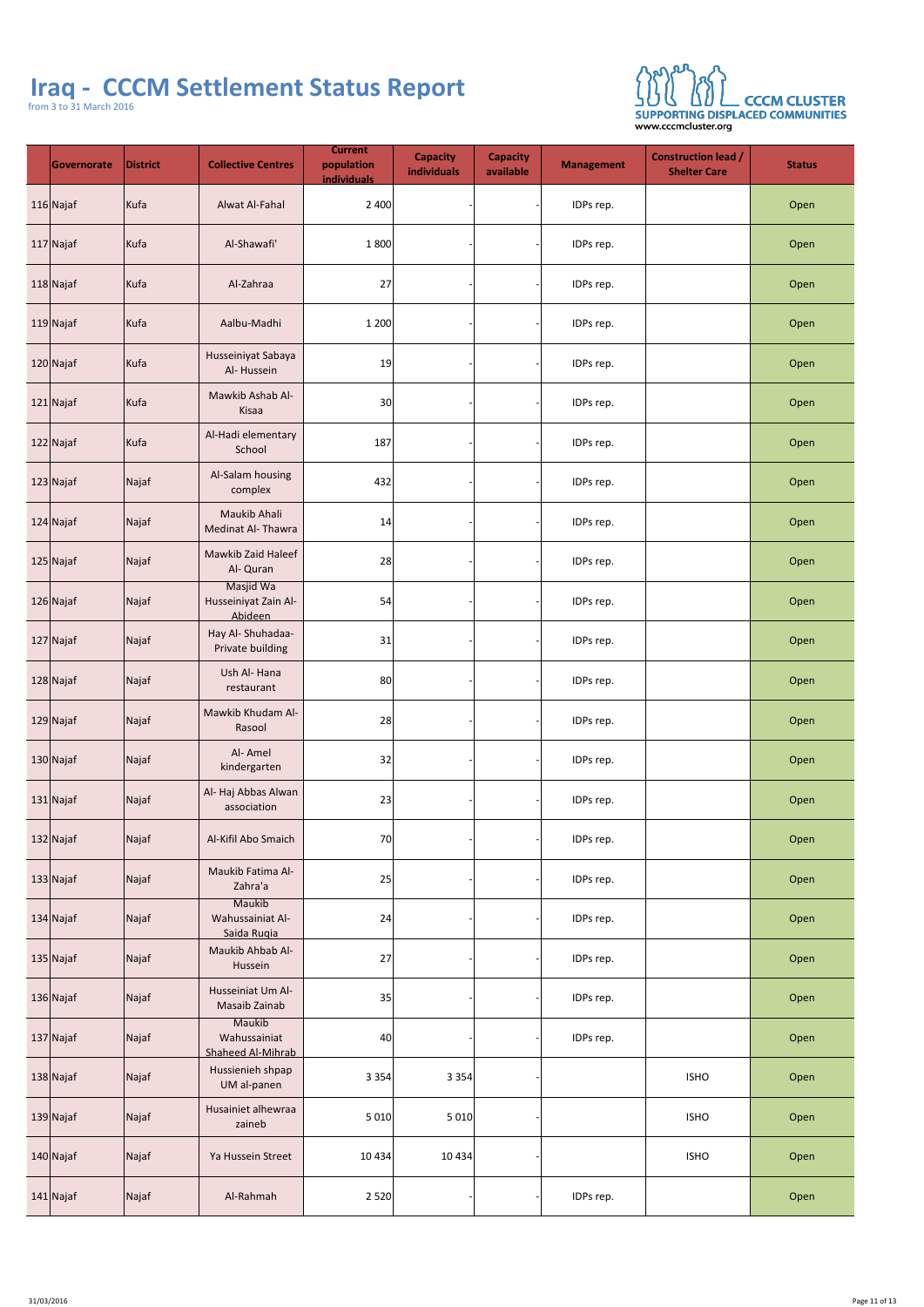

| #                                                          | Governorate             | <b>District</b> | <b>Collective Centres</b>                                 | <b>Current</b><br>population<br><b>individuals</b> | <b>Capacity</b><br>individuals | <b>Capacity</b><br>available | <b>Management</b> | <b>Construction lead /</b><br><b>Shelter Care</b> | <b>Status</b> |
|------------------------------------------------------------|-------------------------|-----------------|-----------------------------------------------------------|----------------------------------------------------|--------------------------------|------------------------------|-------------------|---------------------------------------------------|---------------|
|                                                            | $142$ Najaf             | Najaf           | <b>Maukib</b><br><b>Wahusseiniat Al-</b><br>Imam Al-Bagir | 40                                                 |                                |                              | IDPs rep.         |                                                   | Open          |
| Salah al-Din total<br>2 4 0 0<br>3 4 4 4<br>$\blacksquare$ |                         |                 |                                                           |                                                    |                                |                              |                   |                                                   |               |
|                                                            | 143 Salah al-Din        | Al-Daur         | Samaraa' Cent.                                            | 2 4 0 0                                            | 2 4 0 0                        |                              | IDPs rep.         | <b>Mulsim Aid</b>                                 | Open          |
|                                                            | 144 Salah al-Din        | Al-Daur         | <b>Youth Club</b>                                         | 150                                                |                                |                              | IDPs rep.         |                                                   | Open          |
|                                                            | 145 Salah al-Din        | Balad           | <b>Girls High School</b>                                  | 120                                                |                                |                              | IDPs rep.         |                                                   | Open          |
|                                                            | 146 Salah al-Din   Tooz |                 | Tuz Khormato 1                                            | 438                                                |                                |                              | IDPs rep.         |                                                   | Open          |
|                                                            | 147 Salah al-Din        | Tooz            | Tuz Khormato 2                                            | 336                                                |                                |                              | IDPs rep.         |                                                   | Open          |
|                                                            | <b>Wassit total</b>     |                 |                                                           | 2 3 8 7                                            | 1 3 0 2                        | $\blacksquare$               |                   |                                                   |               |

| 148 Wassit | Kut       | Al-Abrar                    | 42    |      | IDPs rep. |             | Open |
|------------|-----------|-----------------------------|-------|------|-----------|-------------|------|
| 149 Wassit | Kut       | Al-Dejaili                  | 77    |      | IDPs rep. |             | Open |
| 150 Wassit | Kut       | Al-Hasan Al-Mojtaba         | 60    |      | IDPs rep. |             | Open |
| 151 Wassit | Kut       | Al-Imam Al-Hussein          | 25    |      | IDPs rep. |             | Open |
| 152 Wassit | Kut       | Sayid Al-Shuhada'a          | 25    |      | IDPs rep. |             | Open |
| 153 Wassit | Kut       | Um Al-Baneen                | 55    |      | IDPs rep. |             | Open |
| 154 Wassit | Na'maniya | Nu'maniya /<br>Shoumali St. | 2 103 | 1302 | IDPs rep. | <b>RIRP</b> | Open |

| TOTAL Collective Centres | <b>\78 282 \</b> | 140 9121 |  |
|--------------------------|------------------|----------|--|
|                          |                  |          |  |

This information only shows the Collective Centres from reporting system. More Collective Centres exist in Iraq. CCCM in coordination with partners is checking the information to update this list.